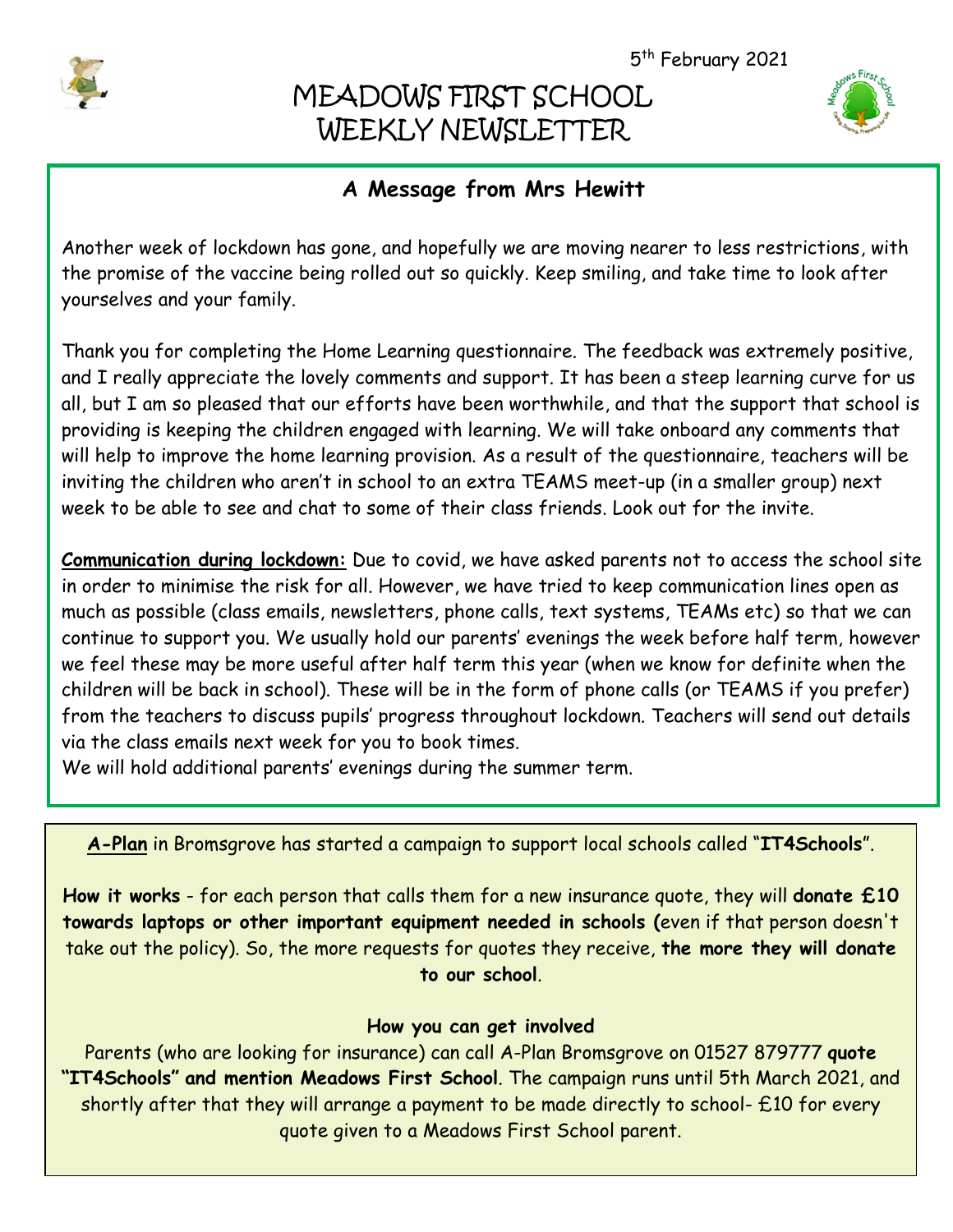

Seren has sent in a photo of the school gates on a perfect snowy day. What a lovely scene.

### **Lunchtime supervisor vacancy**

5 hours per week - Term Time only to start ASAP, Temporary contract to 31st August 2021. (with the possibility of extending). Please contact the school office: 01527872508 or [office@meadows.worcs.sch.uk](mailto:office@meadows.worcs.sch.uk)

## **Key messages for parents re COVID**

[book](https://www.gov.uk/guidance/coronavirus-covid-19-getting-tested) a test if you or your child are displaying symptoms. If someone with symptoms tests negative for coronavirus (COVID-19), then they should stay at home until they are recovered as usual from their illness but can safely return thereafter. The only exception to return following a negative test result is where an individual is separately identified as a close contact of a confirmed case, when they will need to selfisolate for 10 days from the date of that contact.

If someone with symptoms tests positive, they should follow the [guidance](https://www.gov.uk/government/publications/covid-19-stay-at-home-guidance) for [households](https://www.gov.uk/government/publications/covid-19-stay-at-home-guidance) with possible or confirmed coronavirus [\(COVID-19\)](https://www.gov.uk/government/publications/covid-19-stay-at-home-guidance) infection and must continue to self-isolate for at least 10 days from the onset of their symptoms and then return to school only if they do not have symptoms. The 10-day period starts from the day when they first became ill. Other members of their household should all selfisolate for the full 10 days from the day after the individual tested positive.

### **Extra Home Learning Ideas:**

1.

[https://www.activehw.co.uk/stay-active](https://www.activehw.co.uk/stay-active-at-home)[at-home](https://www.activehw.co.uk/stay-active-at-home)

Ideas on how to keep fit and active during lockdown (adults and children!)  $\circledcirc$